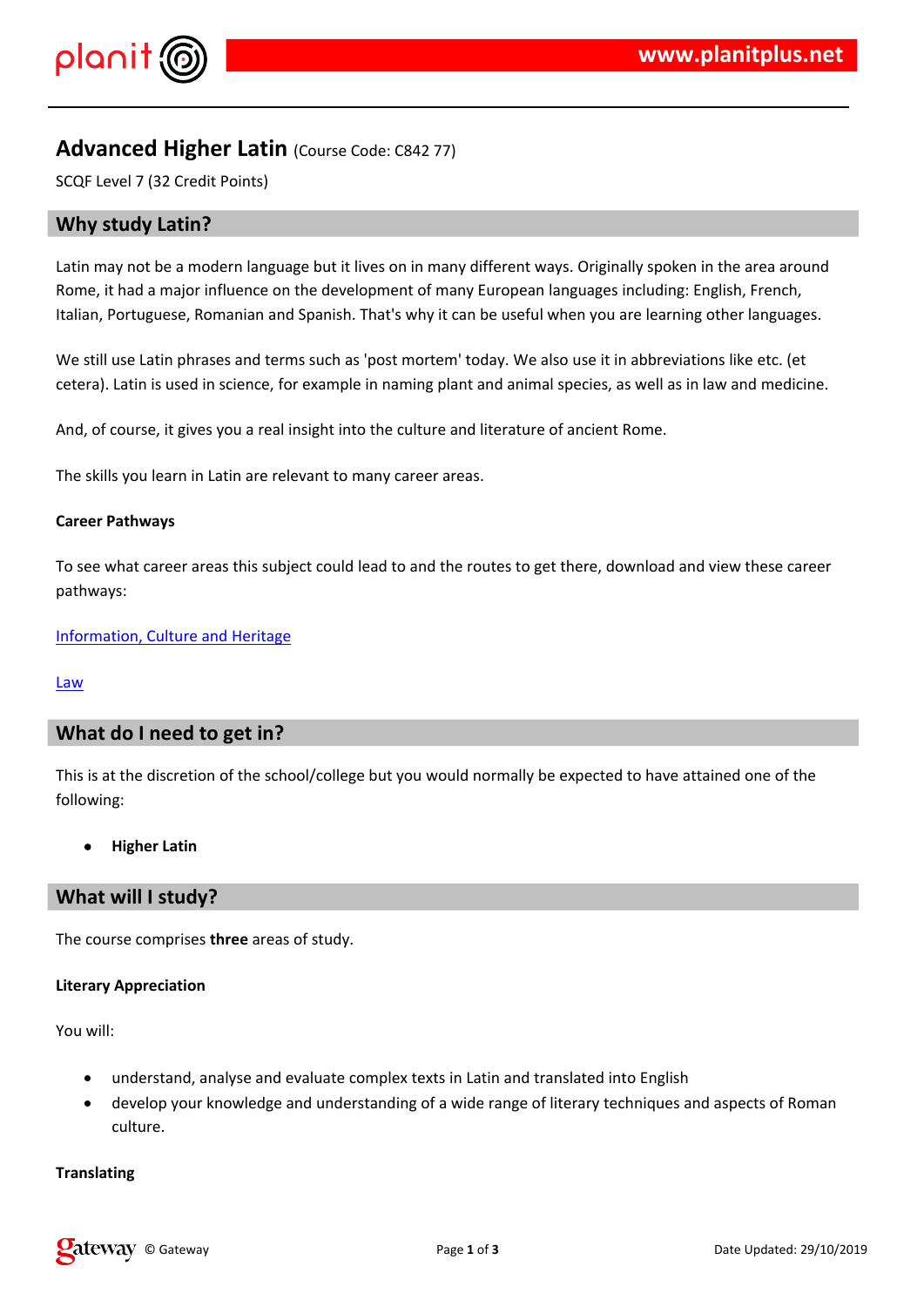$8$ \$\$

& 1\$ ( \$' 7 # 1 ) \$  $118$  '1 ' ' 7\*

 $8$ \$\$

 $4 - 1$  ( '  $1$  ' &  $1$  ( ' '  $\qquad$  # \$ " %

 $($   $)$   $($   $)$   $($   $)$   $($   $)$   $($   $)$   $($   $)$   $($   $)$   $($   $)$   $($   $)$   $($   $)$   $($   $)$   $($   $)$   $($   $)$   $($   $)$   $($   $)$   $($   $)$   $($   $)$   $($   $)$   $($   $)$   $($   $)$   $($   $)$   $($   $)$   $($   $)$   $($   $)$   $($   $)$   $($   $)$   $($   $)$   $($   $<$  8' \$8 18 8 (  $=$ 

 $\frac{1}{1}$  ( ''% > : & \$ \$ & 1 & ''&' - & '&" '' 1'- '1  $88$   $/5$   $($   $5 *$ 

4-; & ') & \$\$(, 7 '\$\$) 4 - 8 \* & \ ) & \$\$\$\$\$\$7 '\$\$ 8. ) - '(\$, 1 - 8. # 1 1  $\begin{pmatrix} 1 & x \\ y & z \end{pmatrix}$ 

 $4 - 1$   $($   $88 > 1)$ 

 $8'$   $'$ 

 $4 -$ 

 $\begin{array}{cccccccc}\n\cdot & 8 & 8 & \text{\#} & 1 & 9 & \text{\&} & \text{\&} & \text{\&} & \text{\&} & \text{\&} & \text{\&} & \text{\&} & \text{\&} & \text{\&} & \text{\&} & \text{\&} & \text{\&} & \text{\&} & \text{\&} & \text{\&} & \text{\&} & \text{\&} & \text{\&} & \text{\&} & \text{\&} & \text{\&} & \text{\&} & \text{\&} & \text{\&} & \text{\&} & \text{\&} & \text{\&} & \text{\&} & \text{\&} & \text{\&} & \text{\&} & \text{\&$  $\overline{\mathbf{8}}$ 8 1& ("' & ' 8 # 9 & - " & 8 1 & & ' & '  $18("88 #98 -4 "58" 8"$  $8<sup>1</sup>$ 

 $!$  - / &  $'$  &  $\frac{1}{2}$  (  $'$  &  $'$ 

8 / 1& \$ 1&" "1 '  $3'$  (  $8'5'$  ' 9 &  $\mathbf{0}=\mathbf{0}$  $\mathbf{H}$